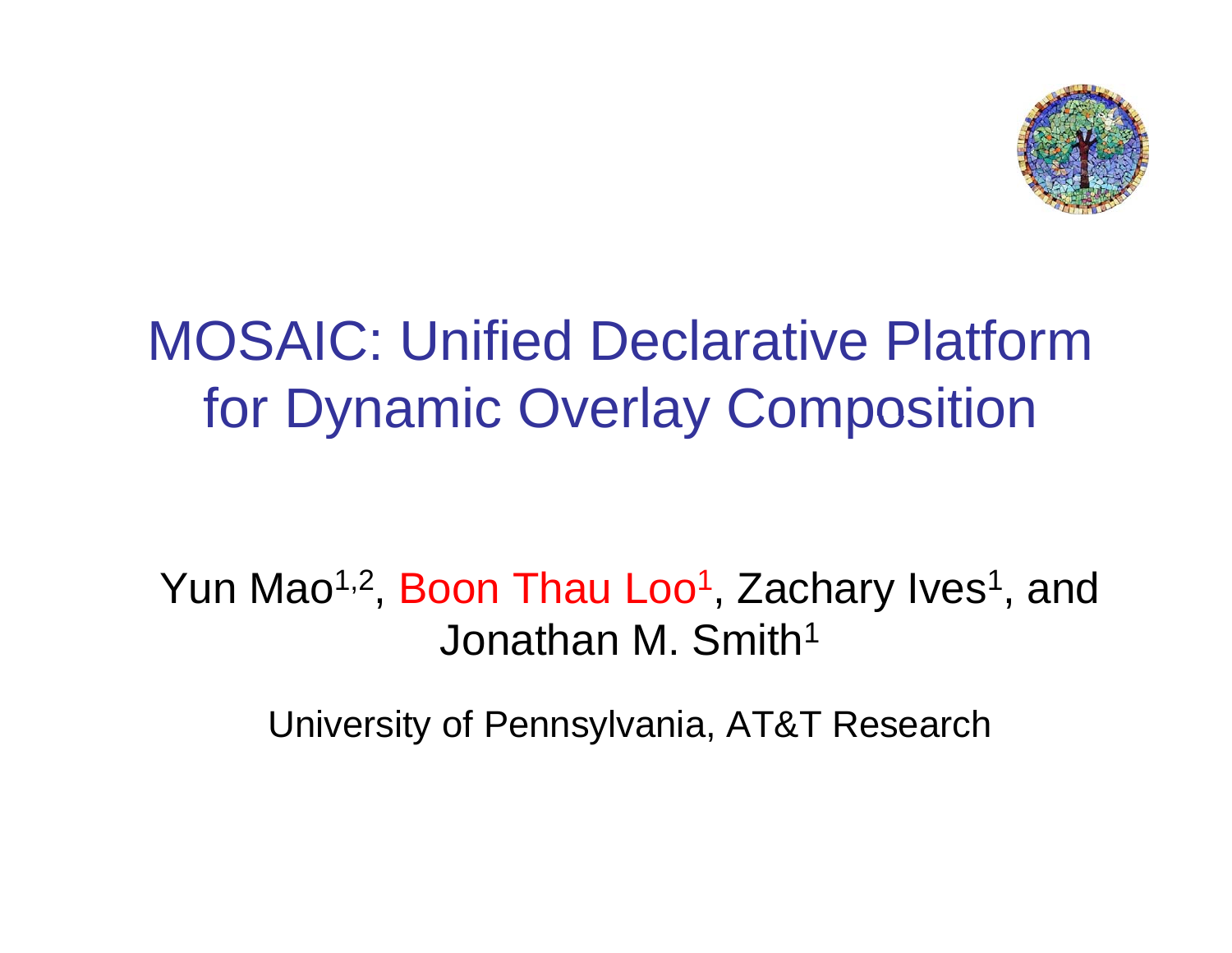# Challenges to Today's Internet

- $\bullet\,$  New applications demand new capabilities
	- Mobility, quality of service, content-based routing, anycast, multicast, …
	- $-$  Many applications require more than one capability
- Challenges
	- Unwanted and harmful traffic
	- Complexity and fragility of inter-domain routing
- Hard to address in the current architecture
	- Changing the core is hard
	- Protocols are deeply coupled to their implementations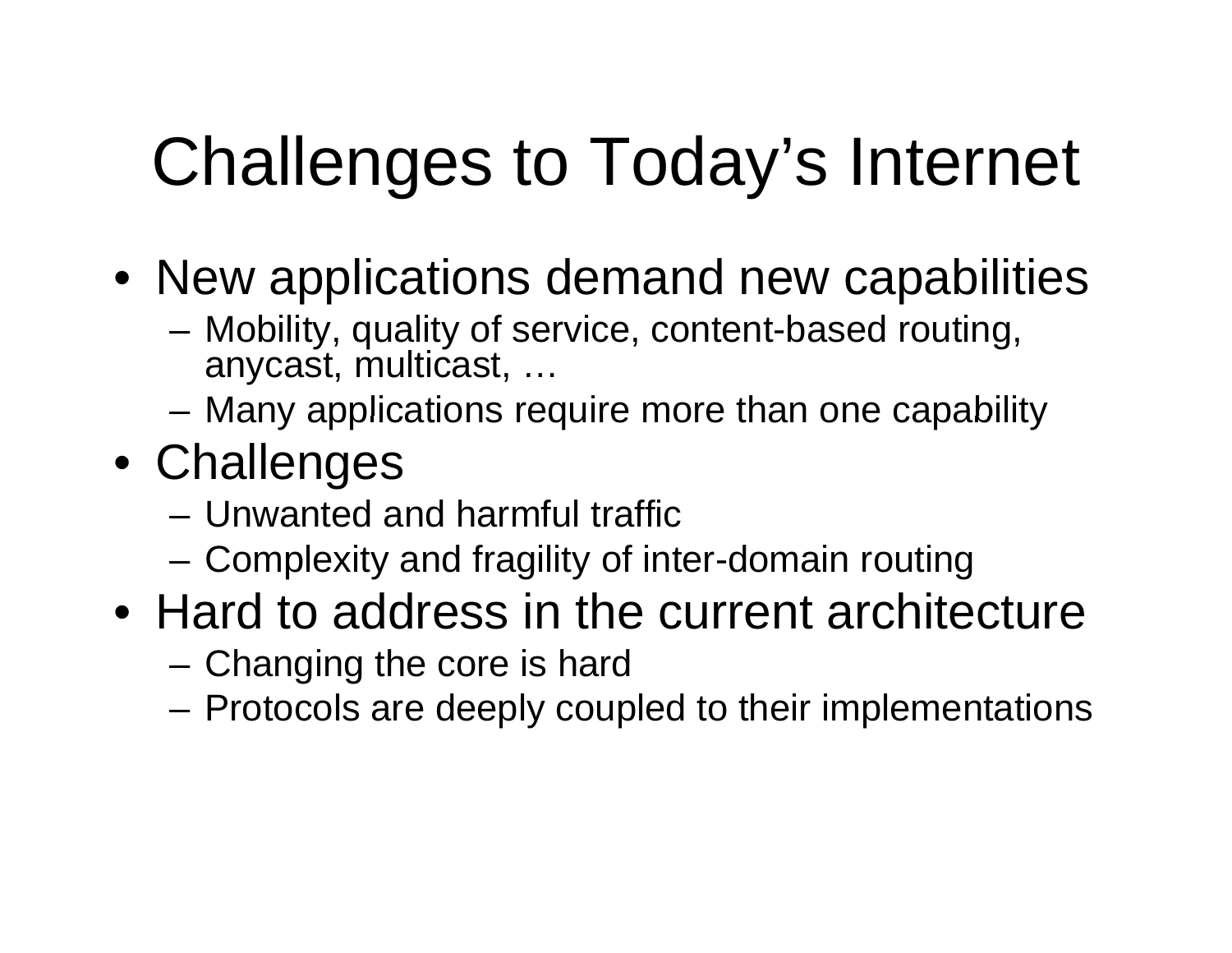### Overlay Networks

• Application-level networks that achieve new functionality without changing the infrastructure:



 $\bullet$ • Not easy to "mix-and-match t easy to "mix-and-match" to support new applications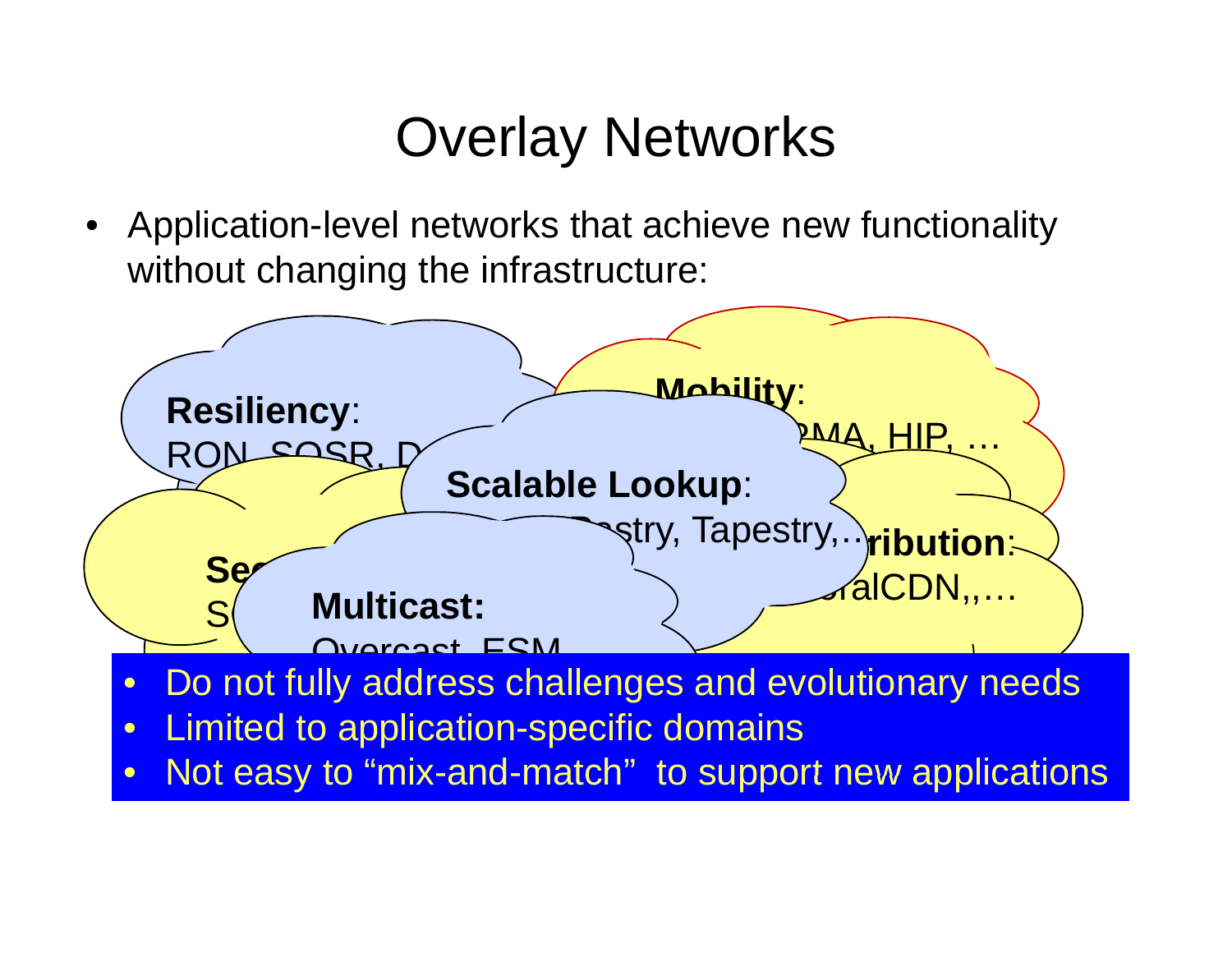## Example 1: Alice&Bob

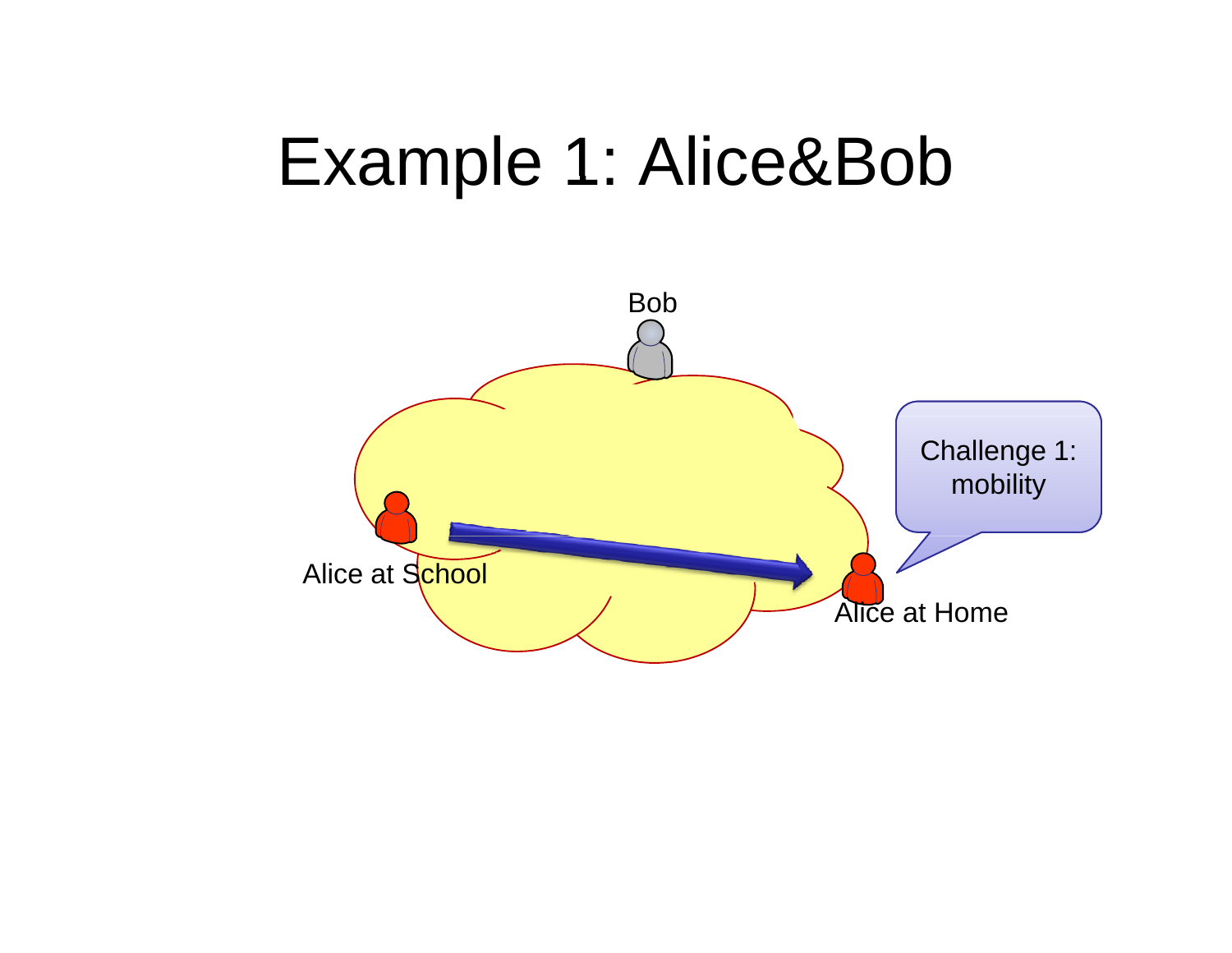## Example 1: Alice&Bob

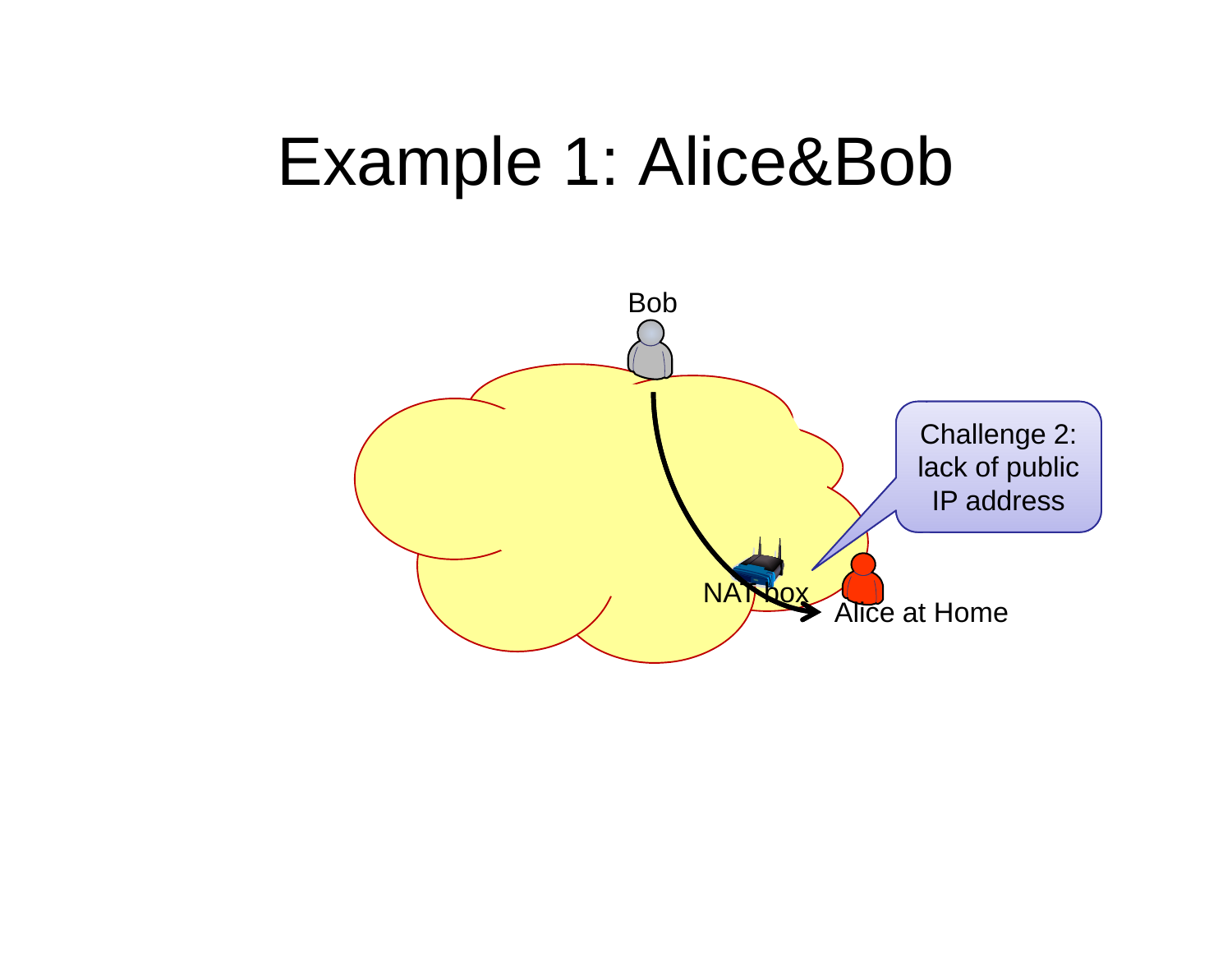# Example 1: Alice&Bob



- Each individual challenge has solutions based on overlays, but none of them solve all the problems at once
- $\blacksquare$ Change in environment (trust level, connectivity, etc) may invalidate chosen overlay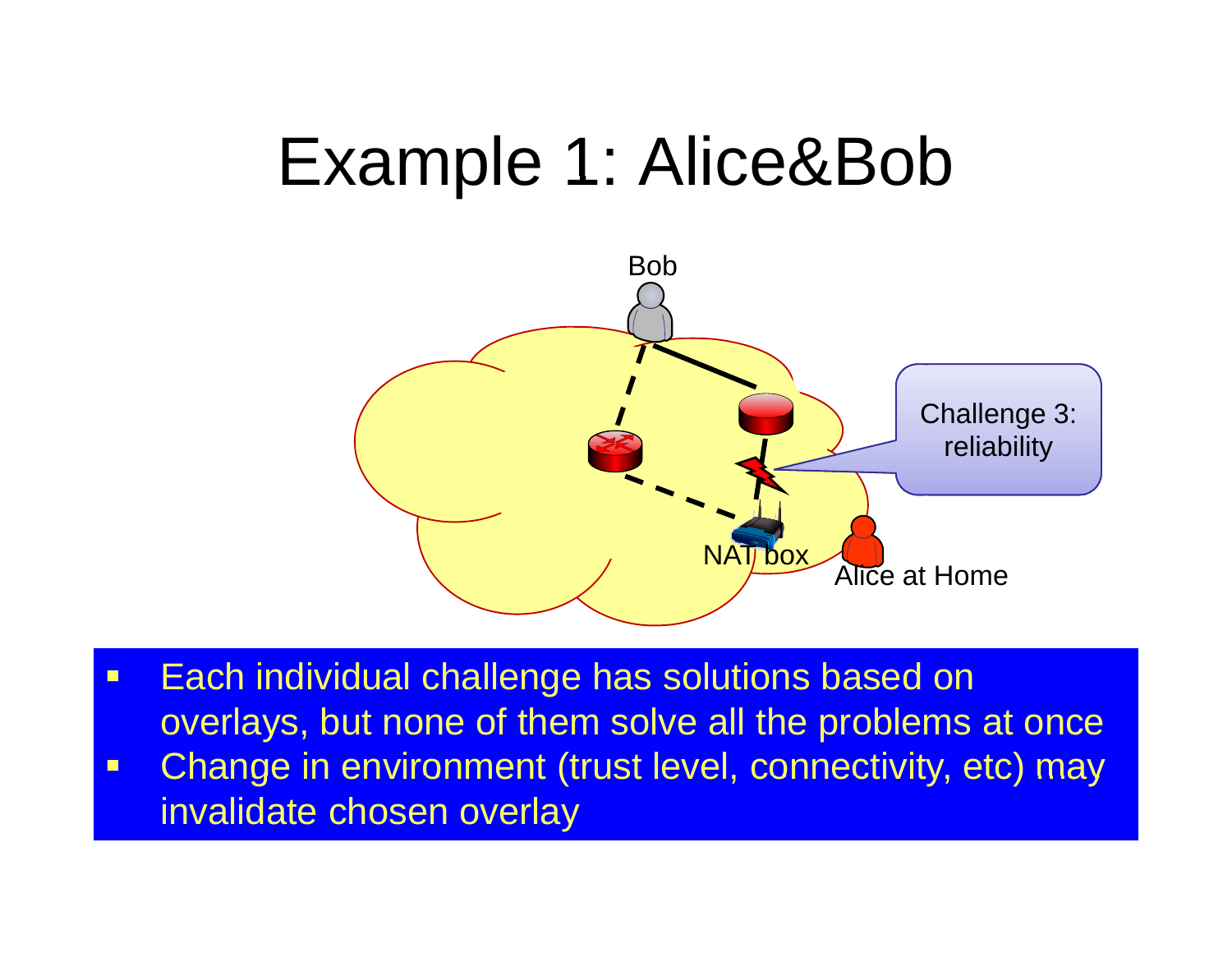### Example 2: Distributed Hash Table (DHT) with Network Failures



- Intermittent network failures result in broken return paths, and other issues
- Layer DHT over <sup>a</sup> resilient overlay can help!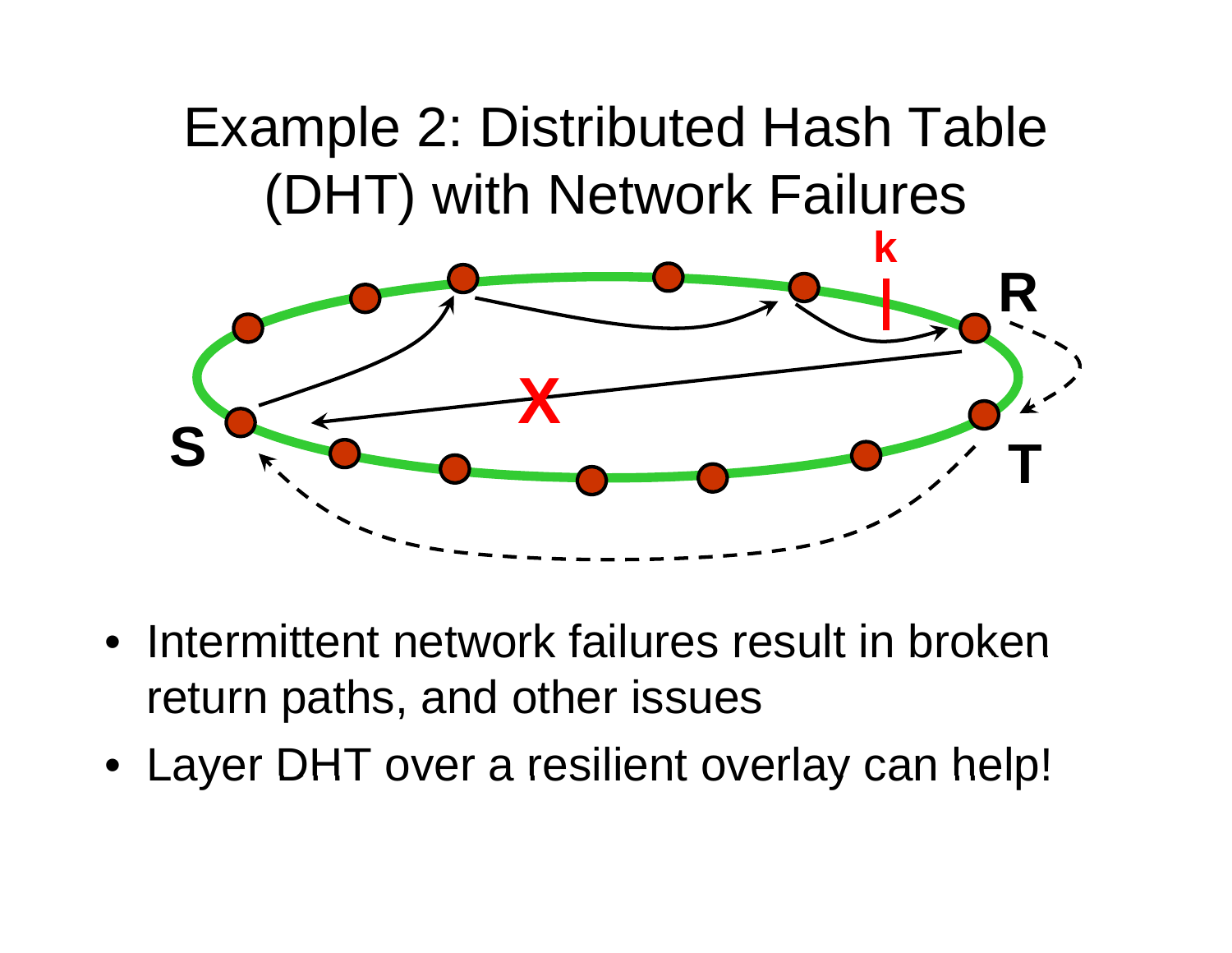# Goals of Overlay Composition

- S peed-u p network evolution:
	- Novel application-specific networks built on multiple overlay compositions (bridging / layering)
	- Component reusability
	- Dynamic adaptation: modify components as requirements or environment changes.
- Support custom application needs. E.g.,
	- Alice&Bob example:
		- i3+RON+bridges = mobility + reliability + NAT traversal
	- DHT in failure-prone networks
		- Chord DHT over RON = better lookup performance
	- Secure mobility:
		- i3 over secure overlay = mobility + eavesdropping prevention

…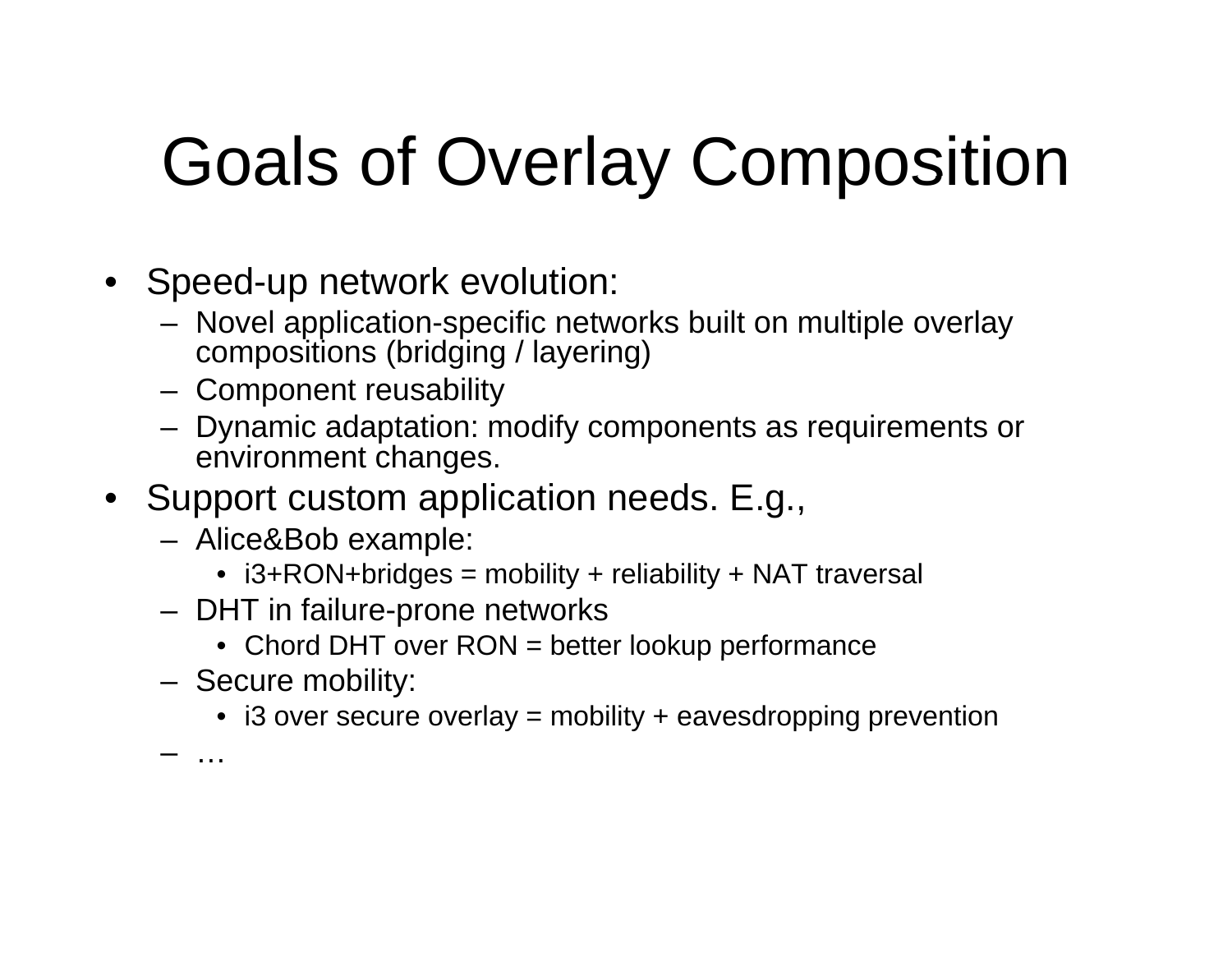# MOSAIC Approach

- Declarative framework for rapidly prototyping and composing overlay networks, and dynamically changing the compositions at runtime
- Leverages declarative networking [SIGCOMM '05,SOSP '05]*:* 
	- Declarative specifications of networks using a distributed database query language
	- $-$  Distributed query engine executes specifications to implement network protocols
- Key advantages:
	- Compact and high-level representation of protocols
	- Orders of magnitude reduction in code size
	- $-$  Easy customization, sharing, and composability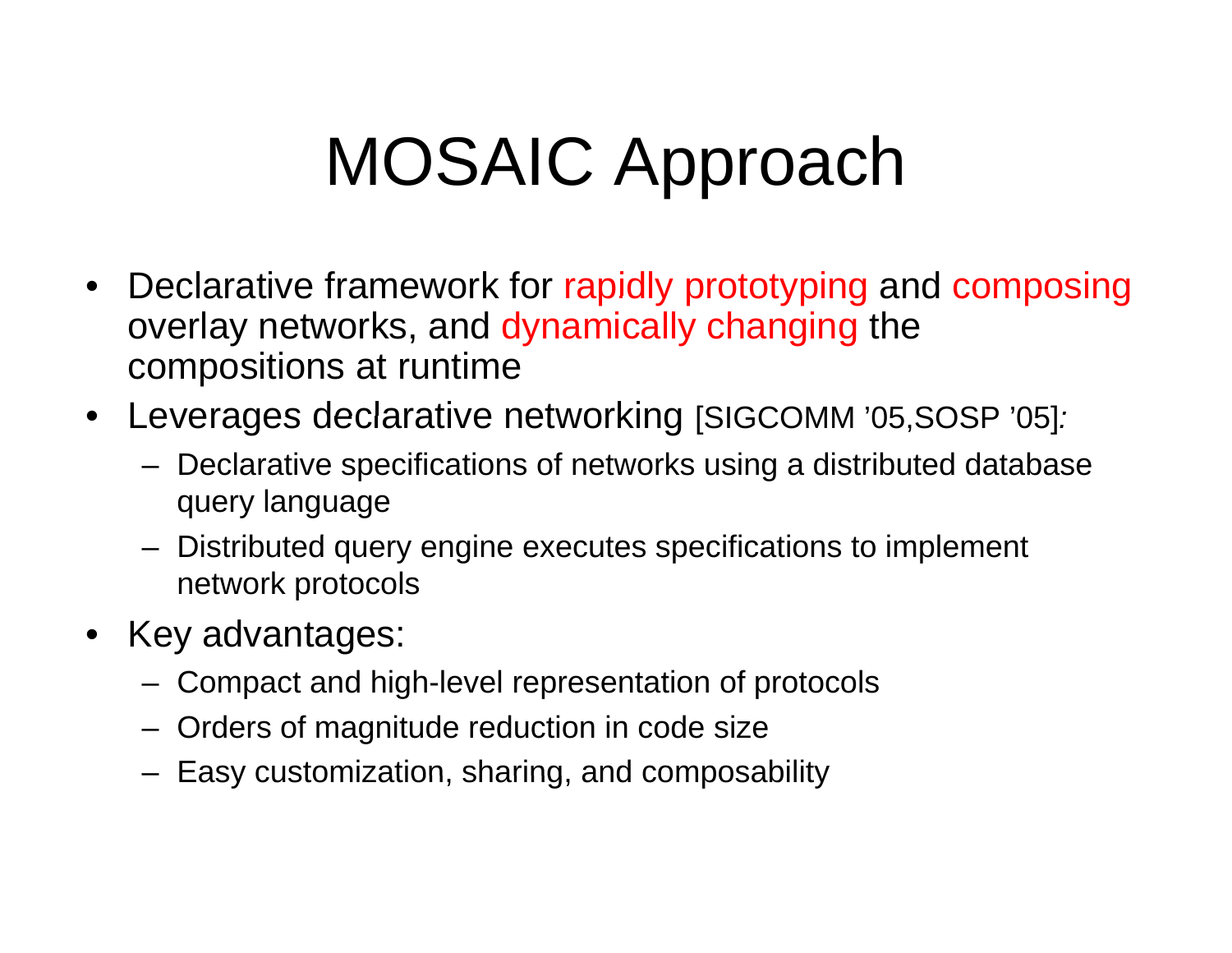### MOSAIC Overview

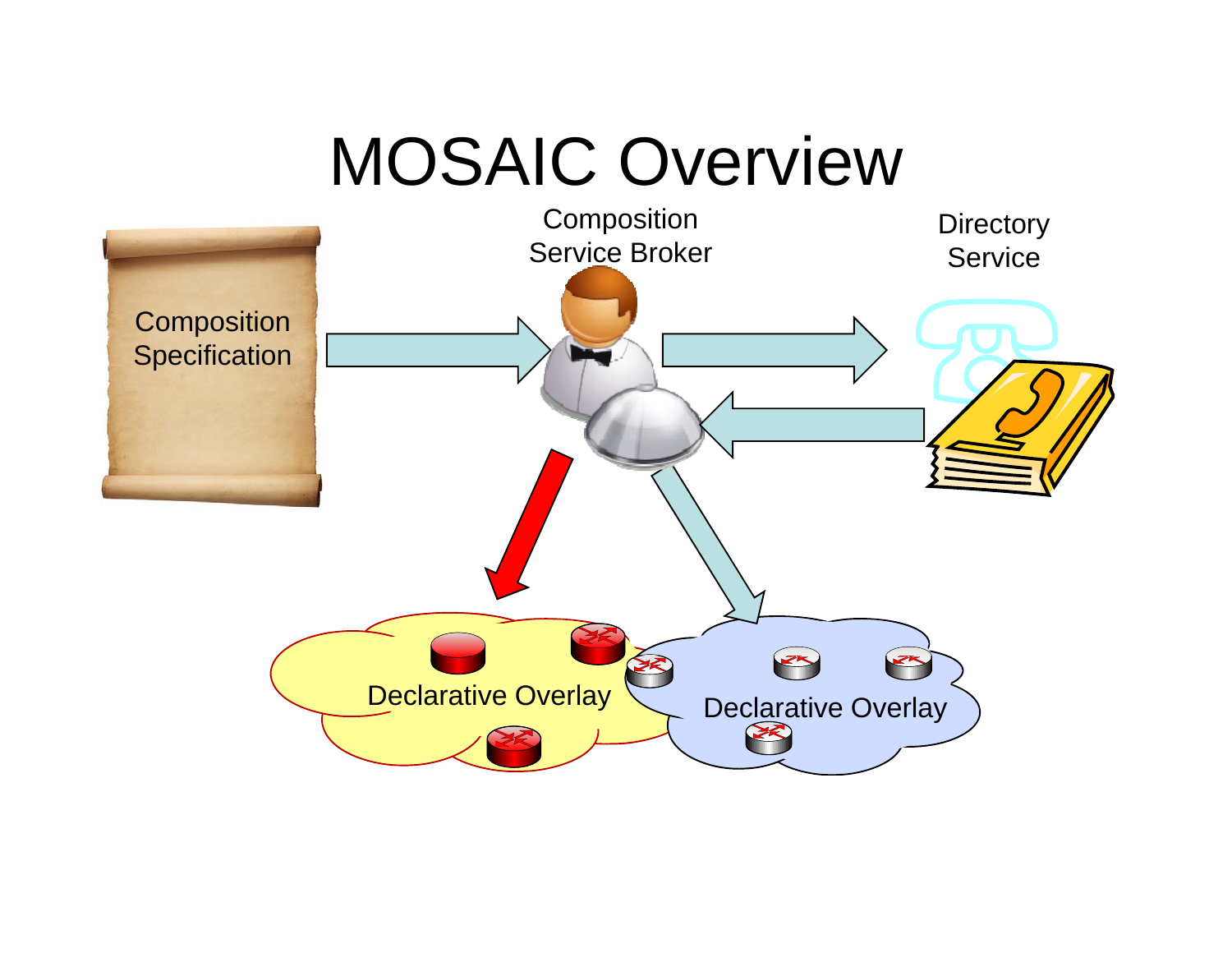# Composition Specification

The *composition graph* of the Alice&Bob example:



**i3** – $-$  Internet Indirection Infrastructure (for NAT and mobility) **RON** – Resilient Overlay Network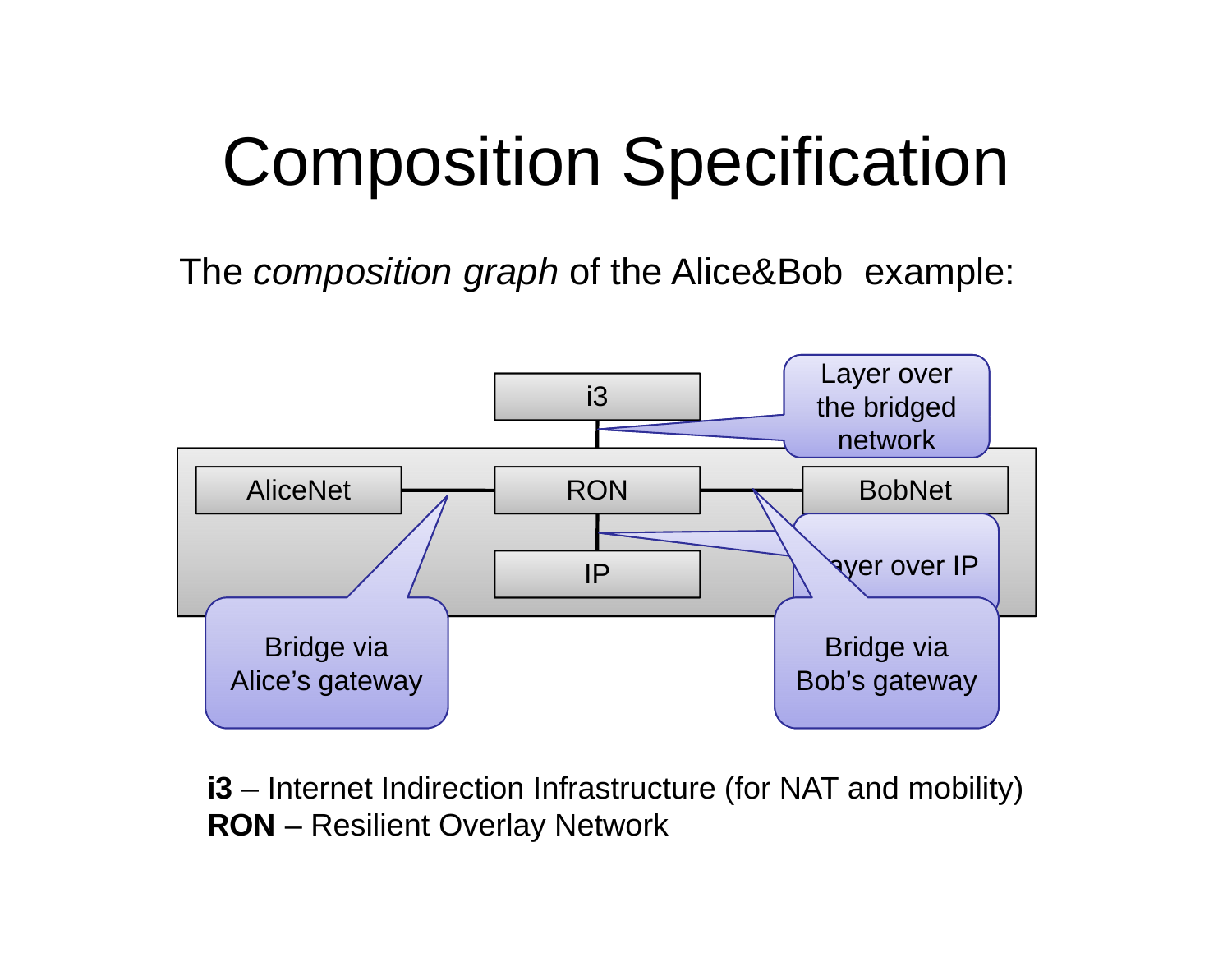## Composition Specifications to Implementation

- Validation stage:
	- **Bridging:** two networks share common physical nodes
	- Layering: nodes of underlay are a super set of the overlay
- Compilation stage:
	- –Declarative implementation of overlays
	- –Generate the "glue code" as declarative networking rules
	- – $-$  Ship rules to physical nodes for execution on a declarative networking engine (P2, http://p2.cs.berkeley.edu)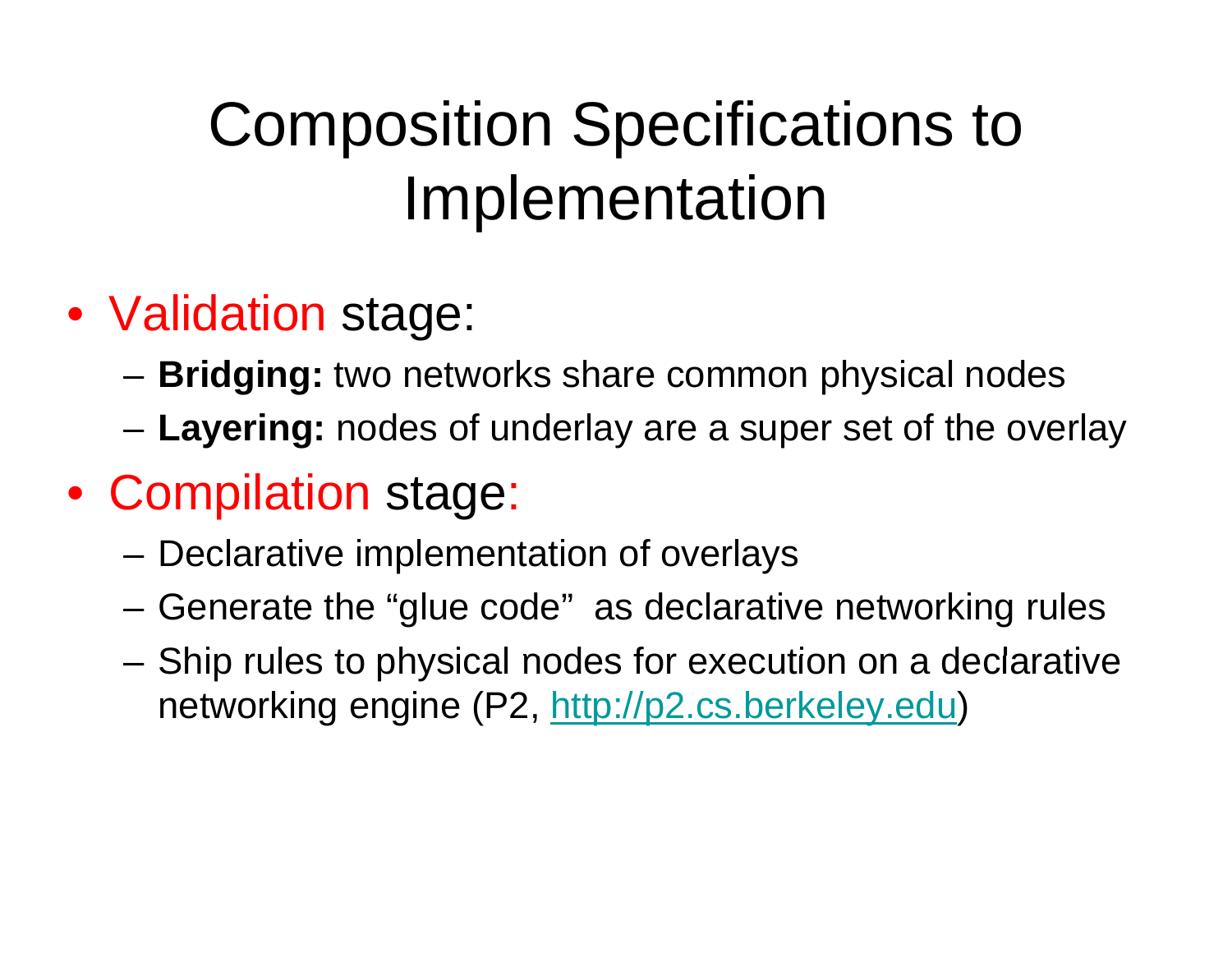### Background: Declarative Networking

**Network Datalog:** a distributed query language for networks

- R1: reachable(@S D) : link(@S D) reachable(@S,D):- link(@S,D)
	- R2: reachable(@S,D) :- link(@S,Z), reachable(@Z,D)

*l'iFis(@b,rio)de"the De,* is a link from node *a* to node *b*" If there is a link from S to D, then S can reach D". *reachable(@a,b)* – "node *a* can reach node *b*"#ethc@, is a link from node *a* to node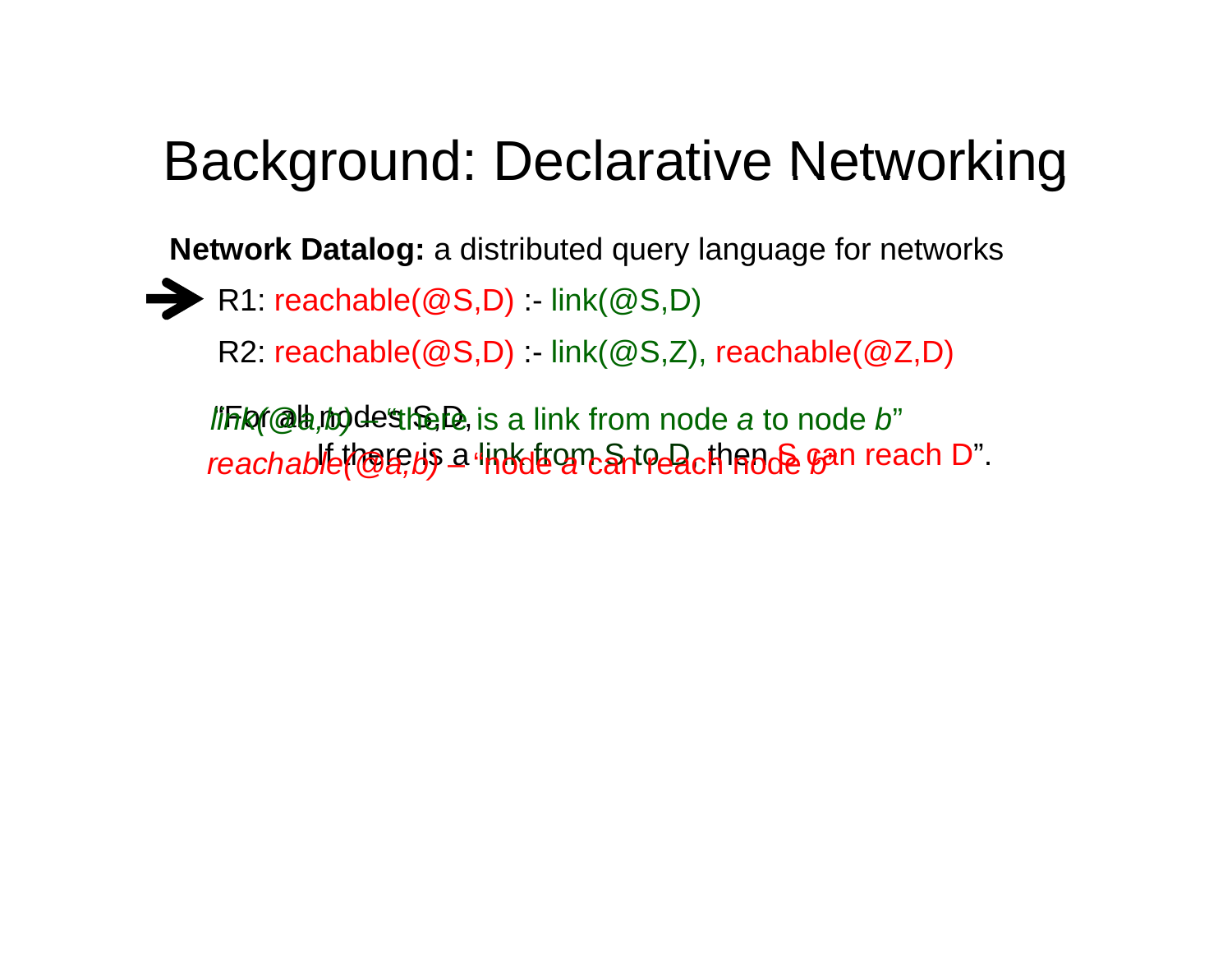#### Background: Declarative Networking

**Network Datalog:** a distributed query language for networks

R1:  $\mathsf{reachable}(\mathcal{Q}\mathsf{S}\mathsf{,}\mathsf{D})$  :- link $(\mathcal{Q}\mathsf{S}\mathsf{,}\mathsf{D})$ 



R2: reachable(@S,D) :- link(@S,Z), reachable(@Z,D) R1: reachable(@S,D) :- link(@S,D)<br>▶ R2: reachable(@S,D) :- link(@S,Z)<br>"For all nodes S,D and Z,

For all nodes  $\operatorname{\mathsf{S}}\nolimits\mathsf{D}$  and Z,

If there is a link from S to Z, AND Z can reach D, then S can reach D".

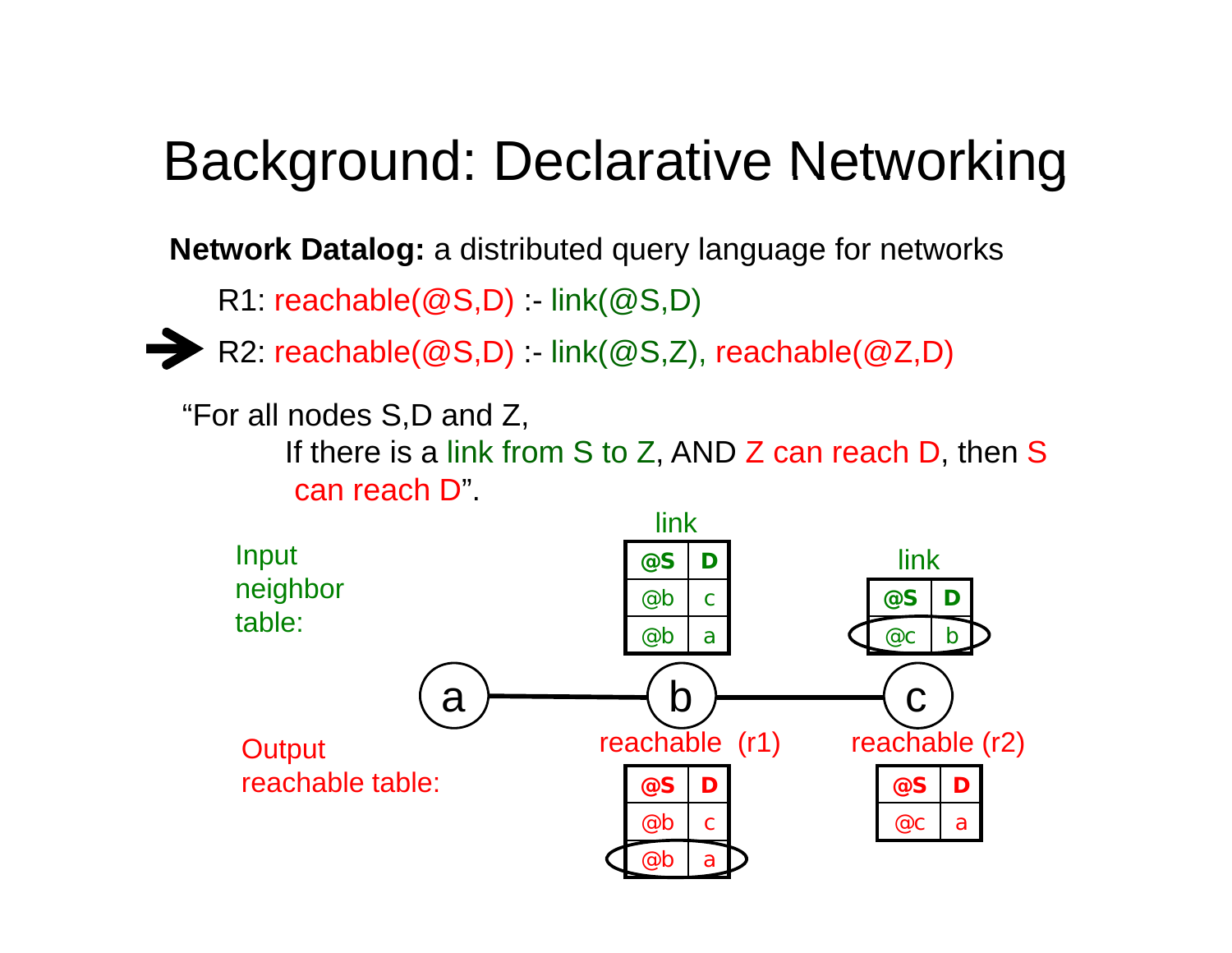#### Large Library of Declarative Protocols

- Example implementations to date:
	- Routing protocols (DV, LS, DSR, AODV, OLSR, etc.)
	- Chord Distributed Hash Table
	- Resilient overlay network (RON)
	- Internet Indirection Infrastructure (i3)
	- Others: sensor networking protocols, replication, snapshot, fault tolerance protocols
- Language extensions:
	- Logical location specifiers (not just IP addresses)
	- Composible views (grouping rules together as components)
	- Legacy application support (via tunneling)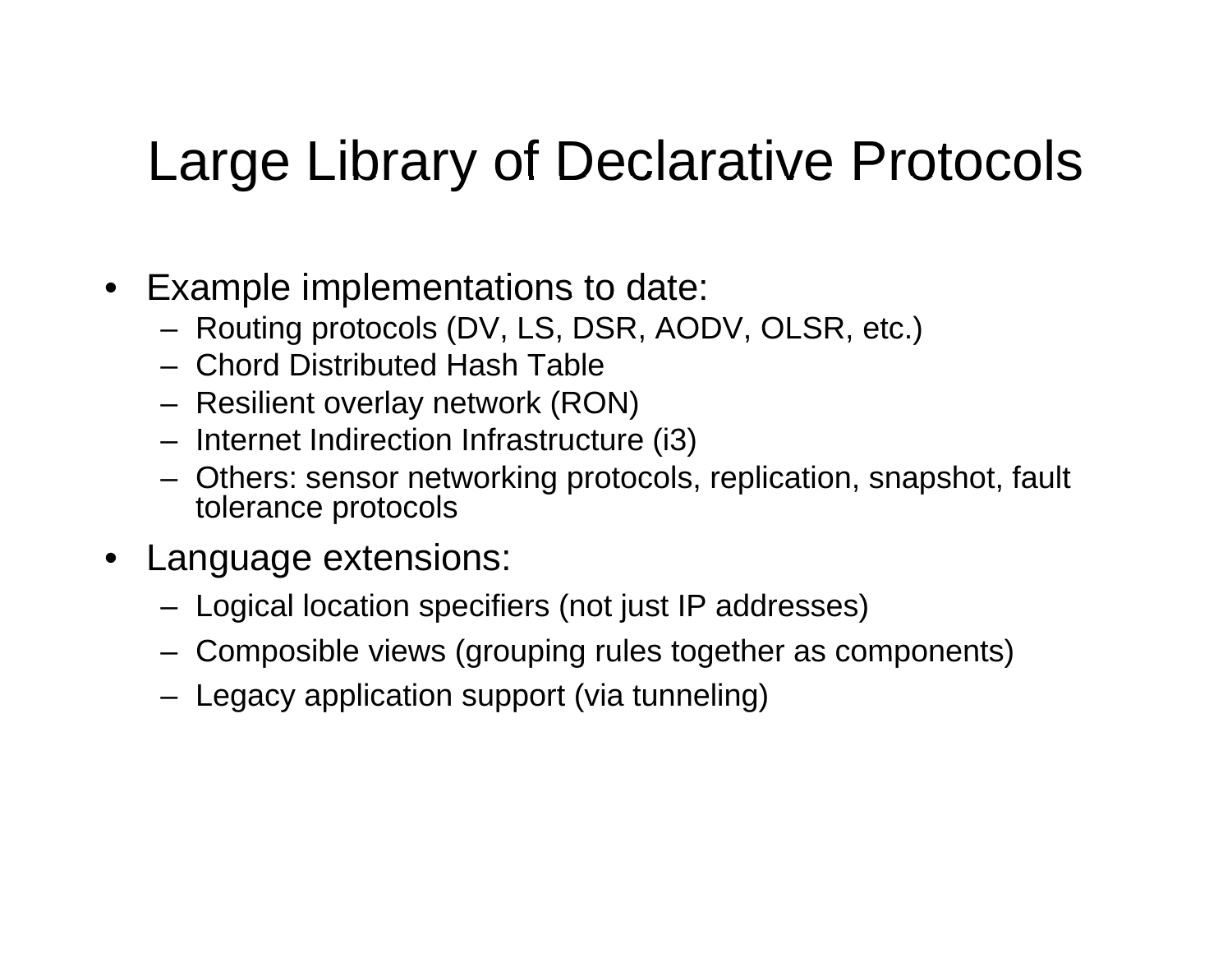### Composition Example: Alice & Bob



- $\bullet$  Composition – 69 rules
	- Chord DHT  $-$  35 rules, i3  $-$  16 rules, RON  $-$  11 rules
	- Auto-generated composition "glue" 7 rules (for layering and bridging)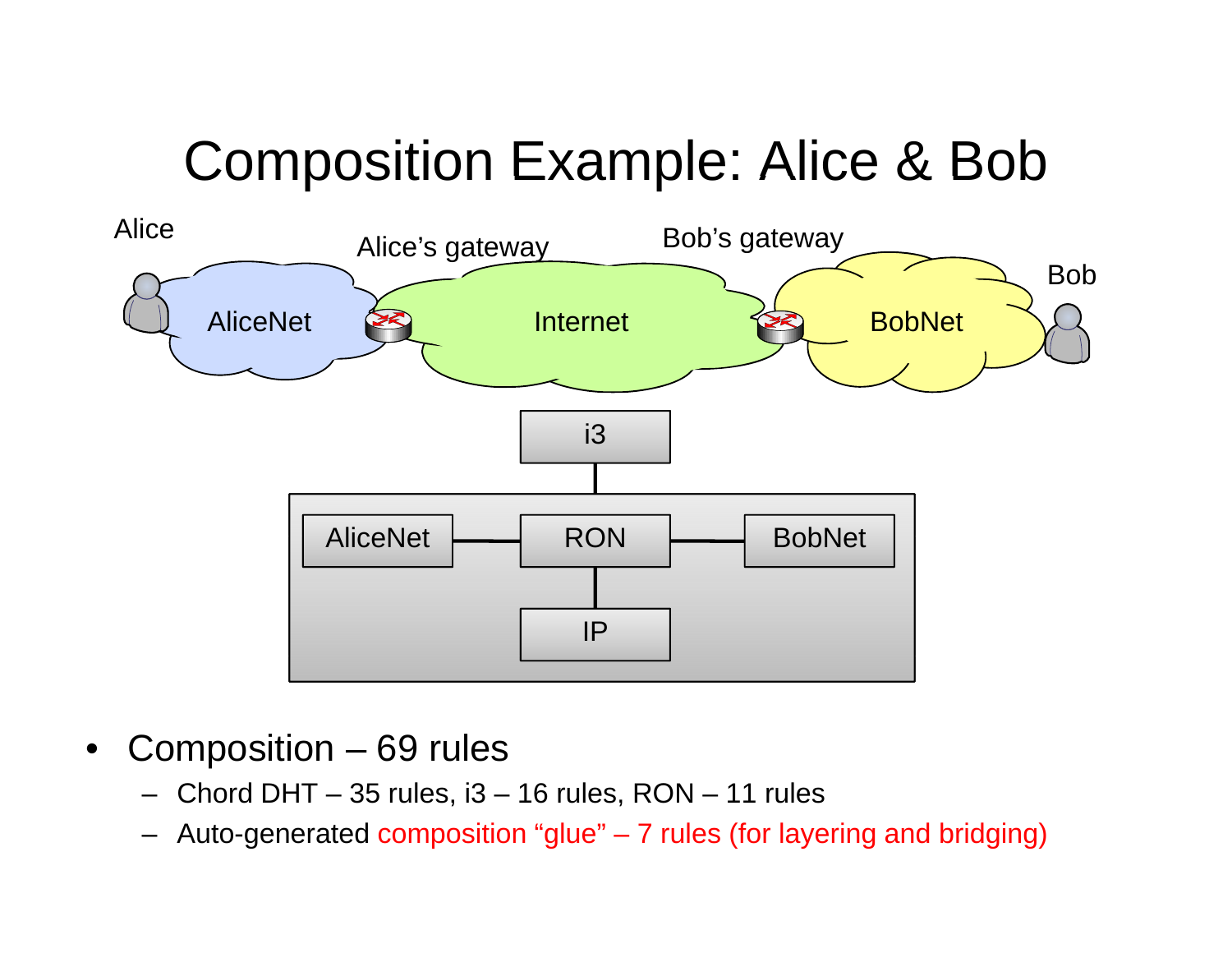#### Alice's Initial State

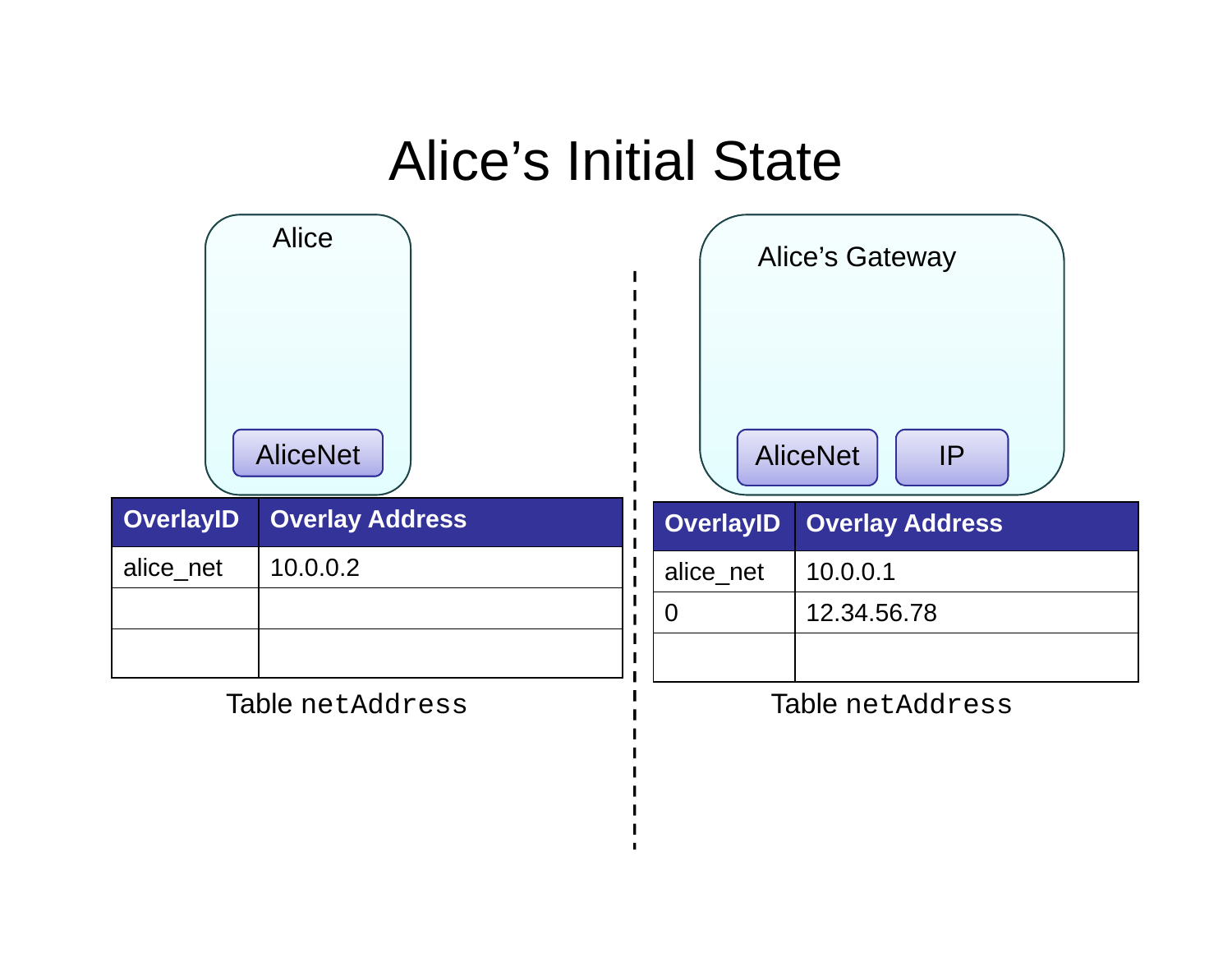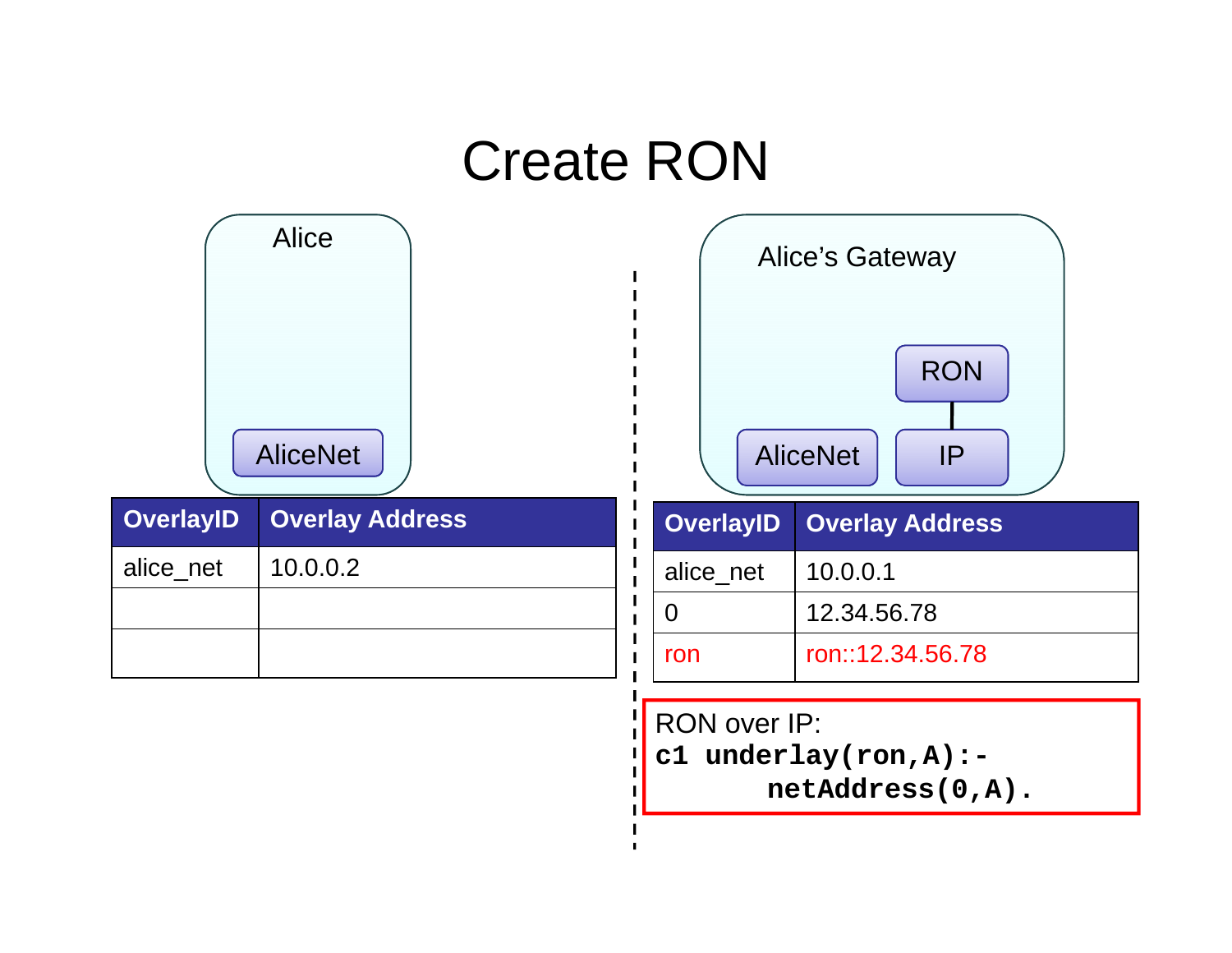#### Create bridge1



| c1 underlay(ron, $A$ ) : - |
|----------------------------|
| netAddress(0, A).          |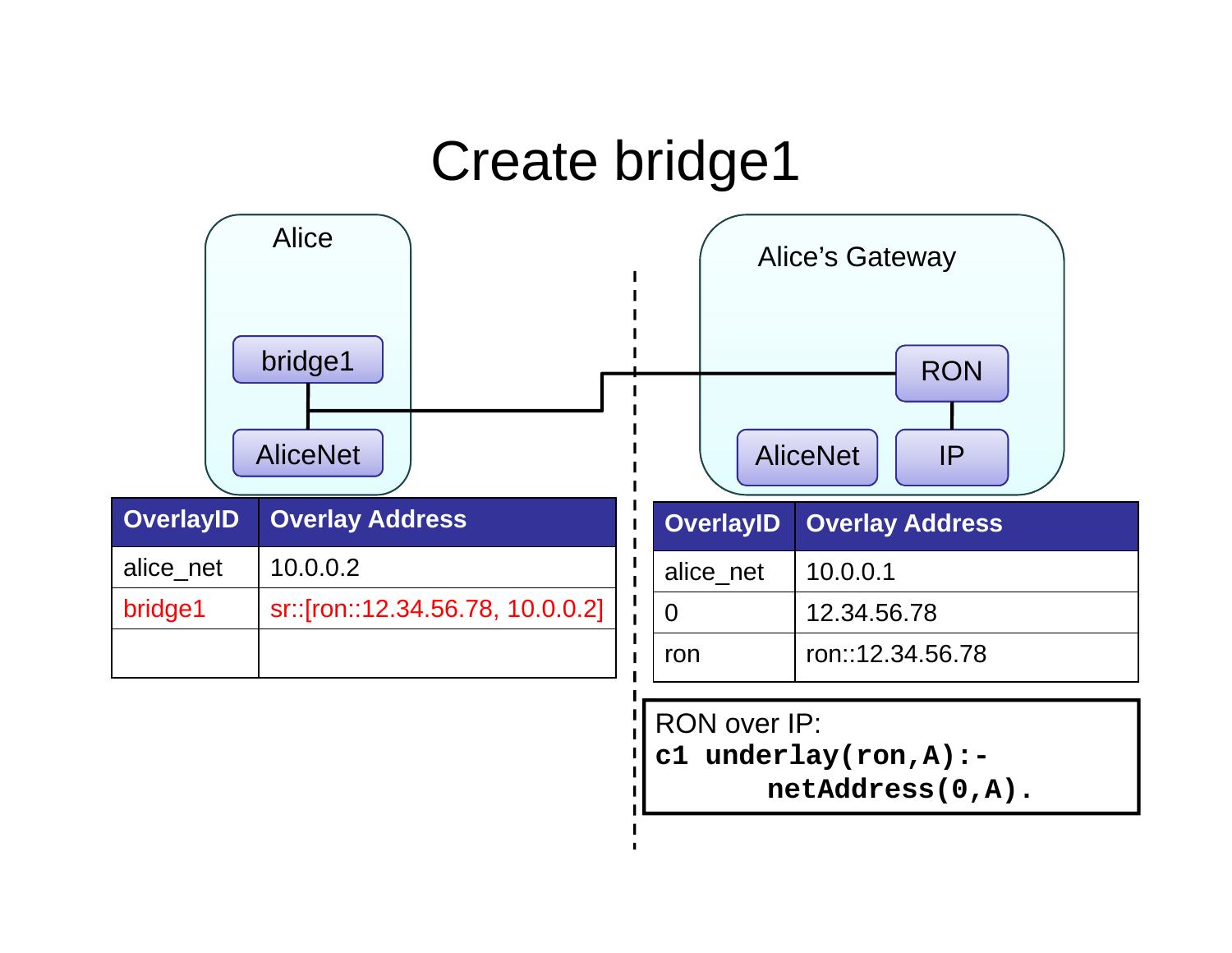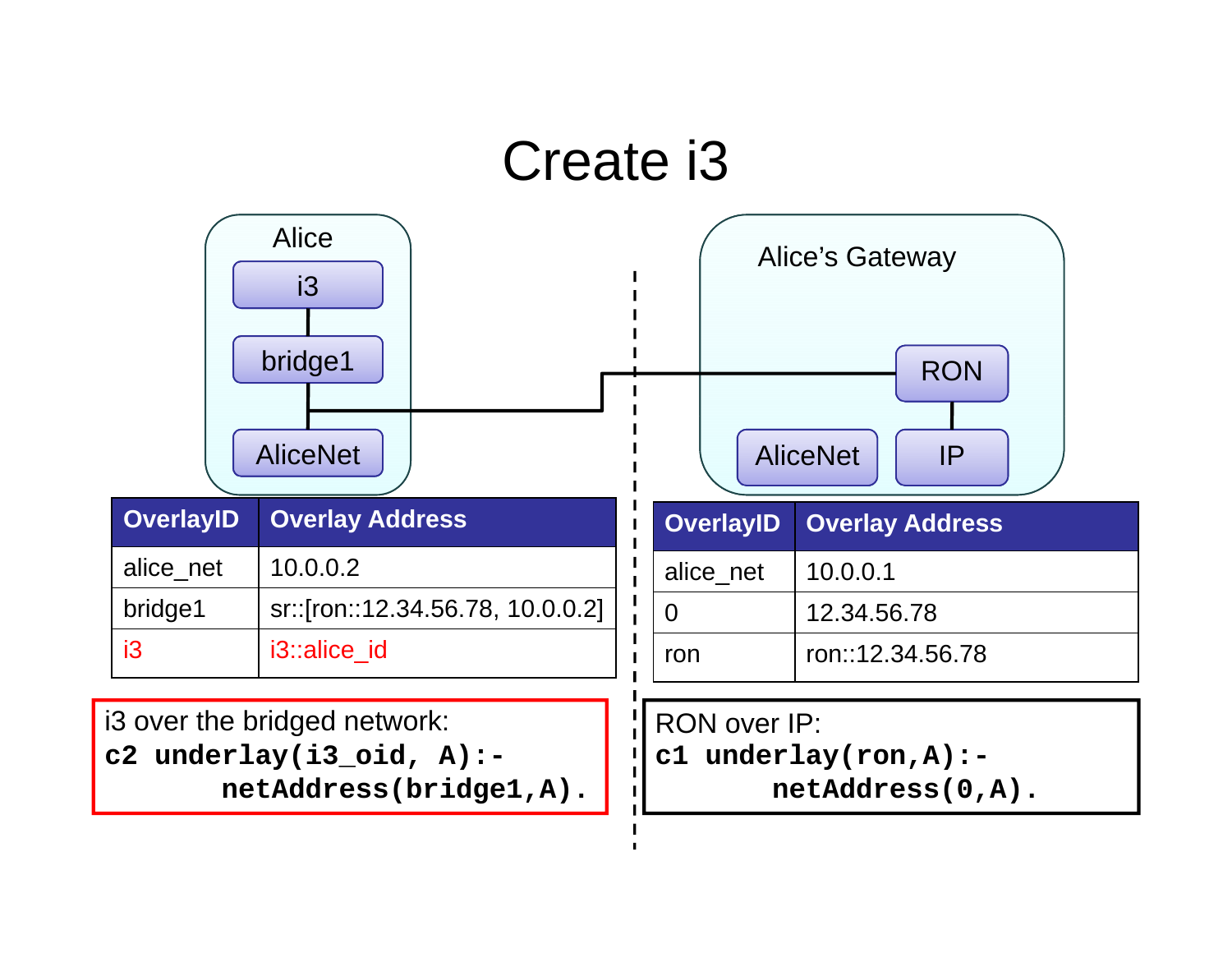## Composed Network

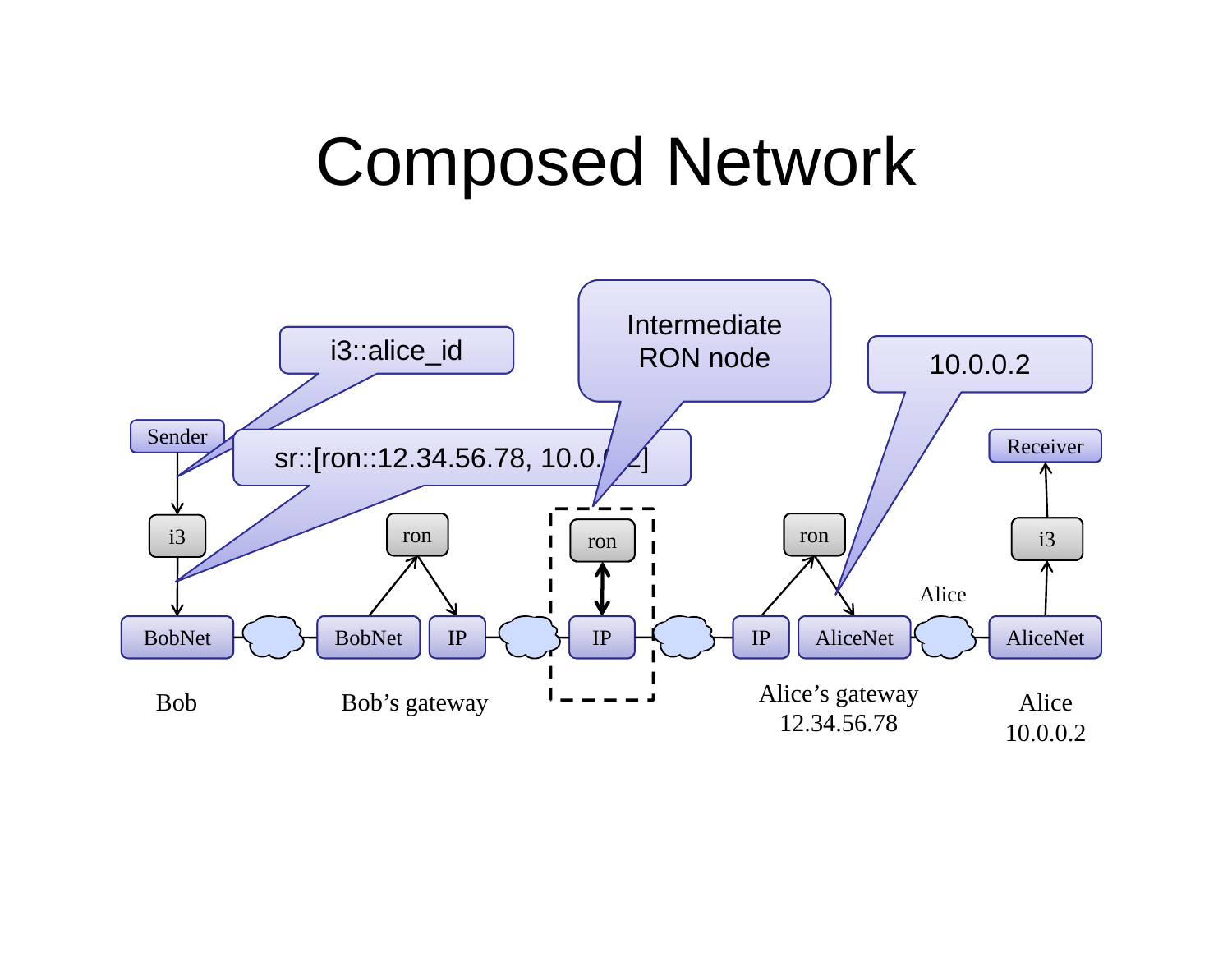# Implementation

- Compilation to distributed dataflows
	- Similar to Click modular router
	- Additional support for relational operators, encapsulation/de-encapsulation, and legacy application support via *tun* device
- Evaluation:
	- Performance benchmarks in a LAN
	- Wide-area composition evaluations on PlanetLab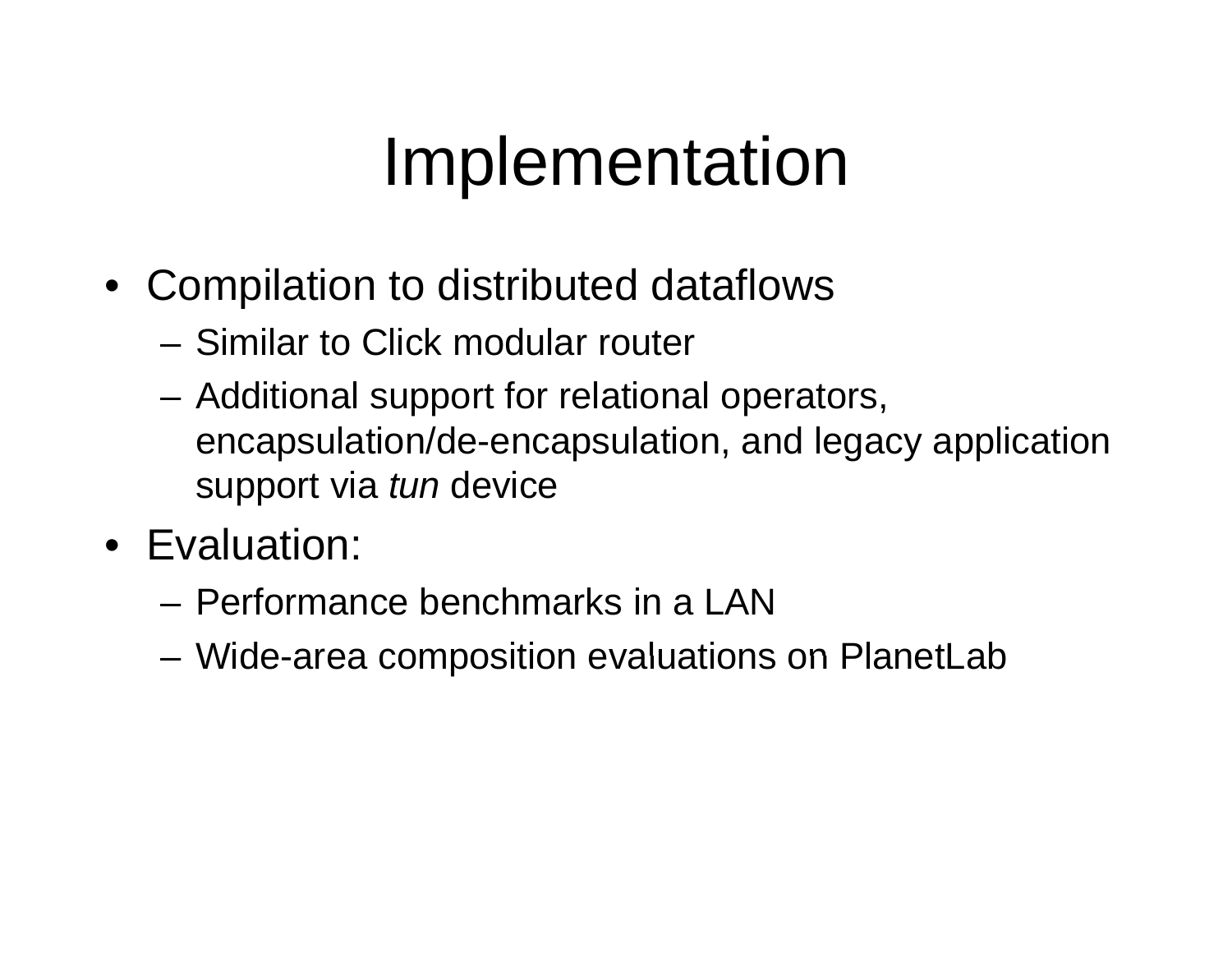### Experiment 1: Mobility + NAT + Reliability

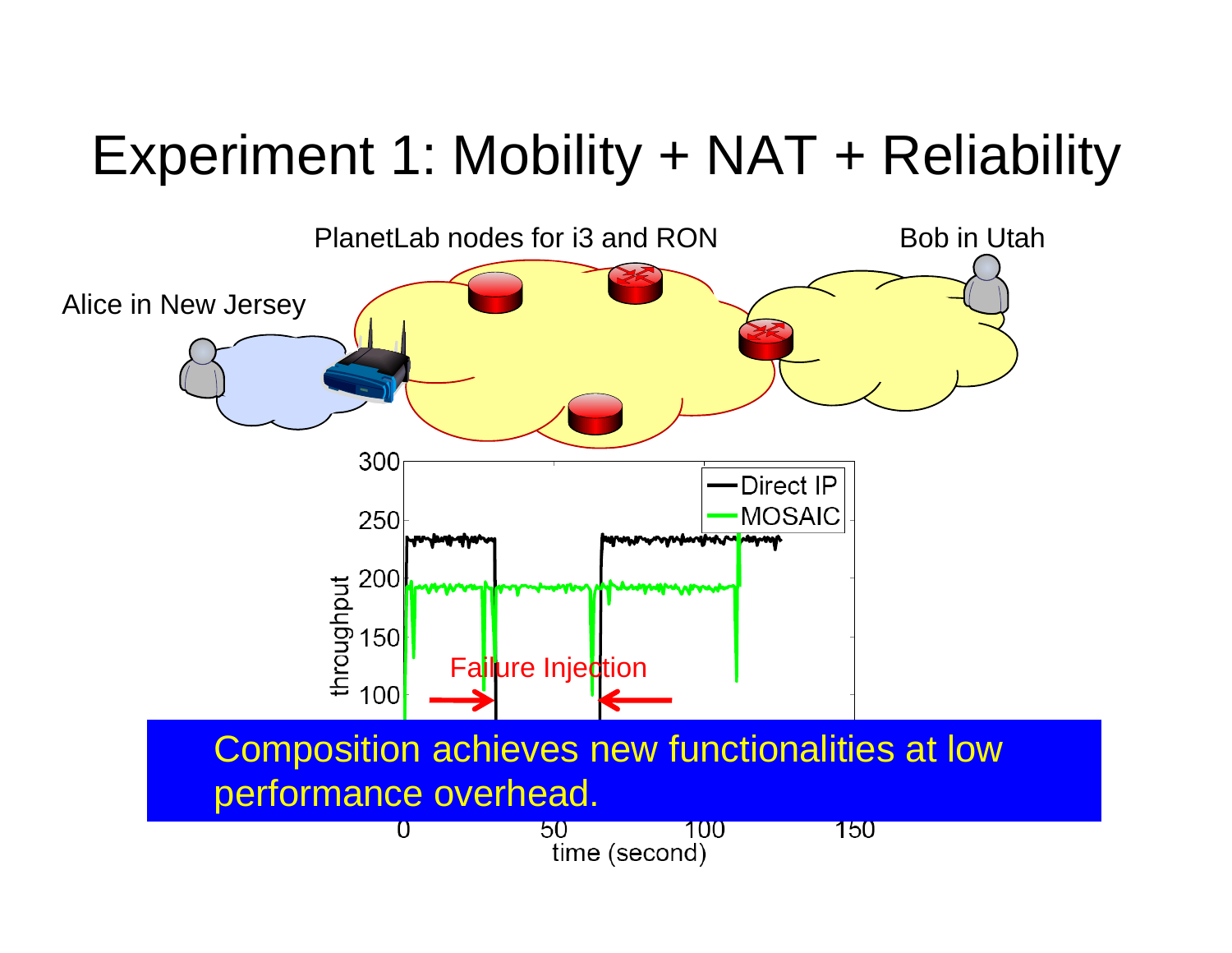# Dynamic Composition

- •Underlays are specified *logically* rather than hard-coded
- • $\bullet~$  Bind (or rebind) underlying network address
	- runtime binding = dynamic composition



- **s0 underlay(chord\_oid,A):- netAddress(0,A).**
- **s1 underlay(chord oid A): - netAddress(OID A) underlay(chord\_oid , ,A), switchUnderlay(chord\_oid,OID).**

**s2 underlay(ron\_oid,A):- netAddress(0,A).**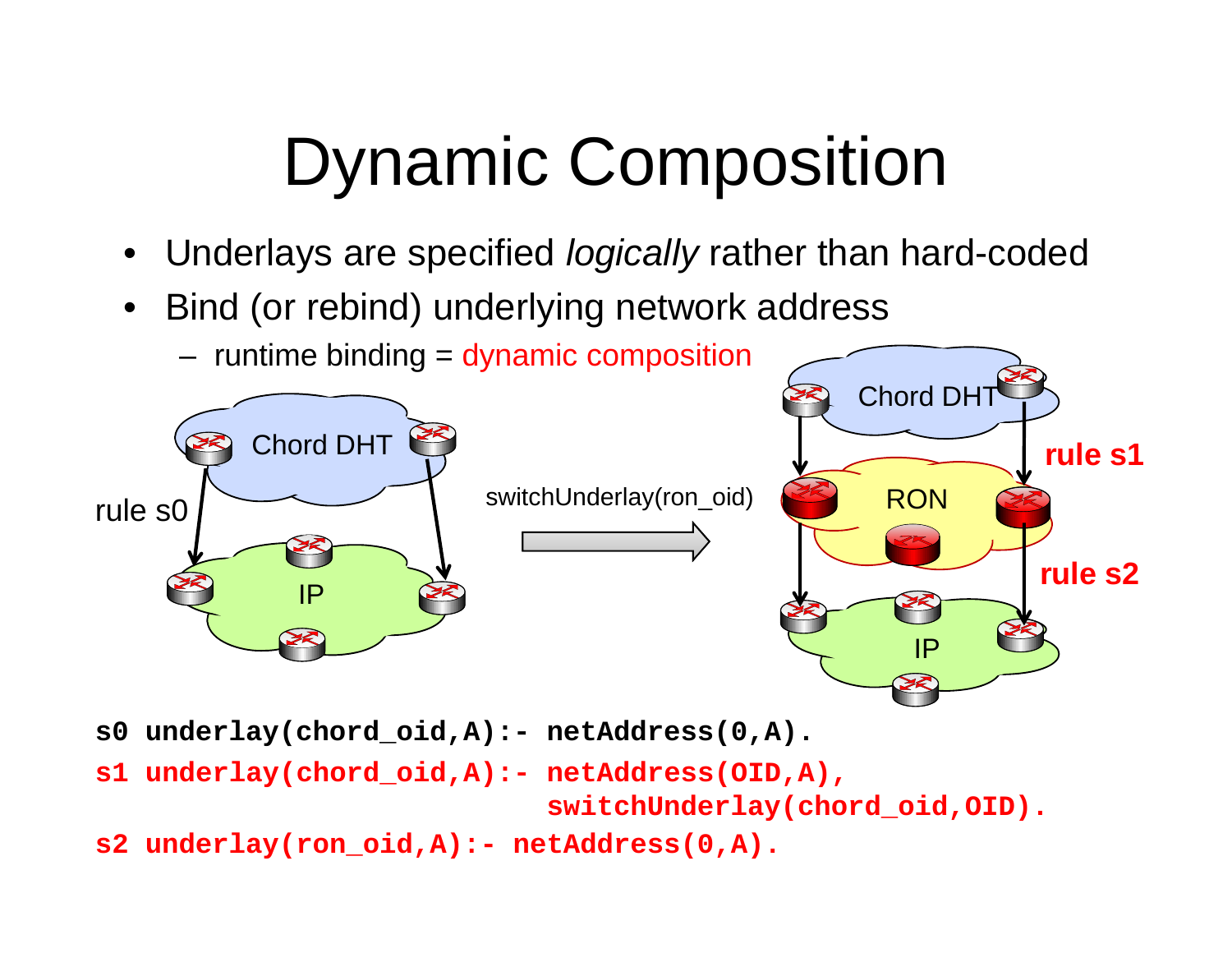#### Experiment 2: Dynamic Composition



Layering over RON improves DHT lookup accuracy, and can be composed dynamically.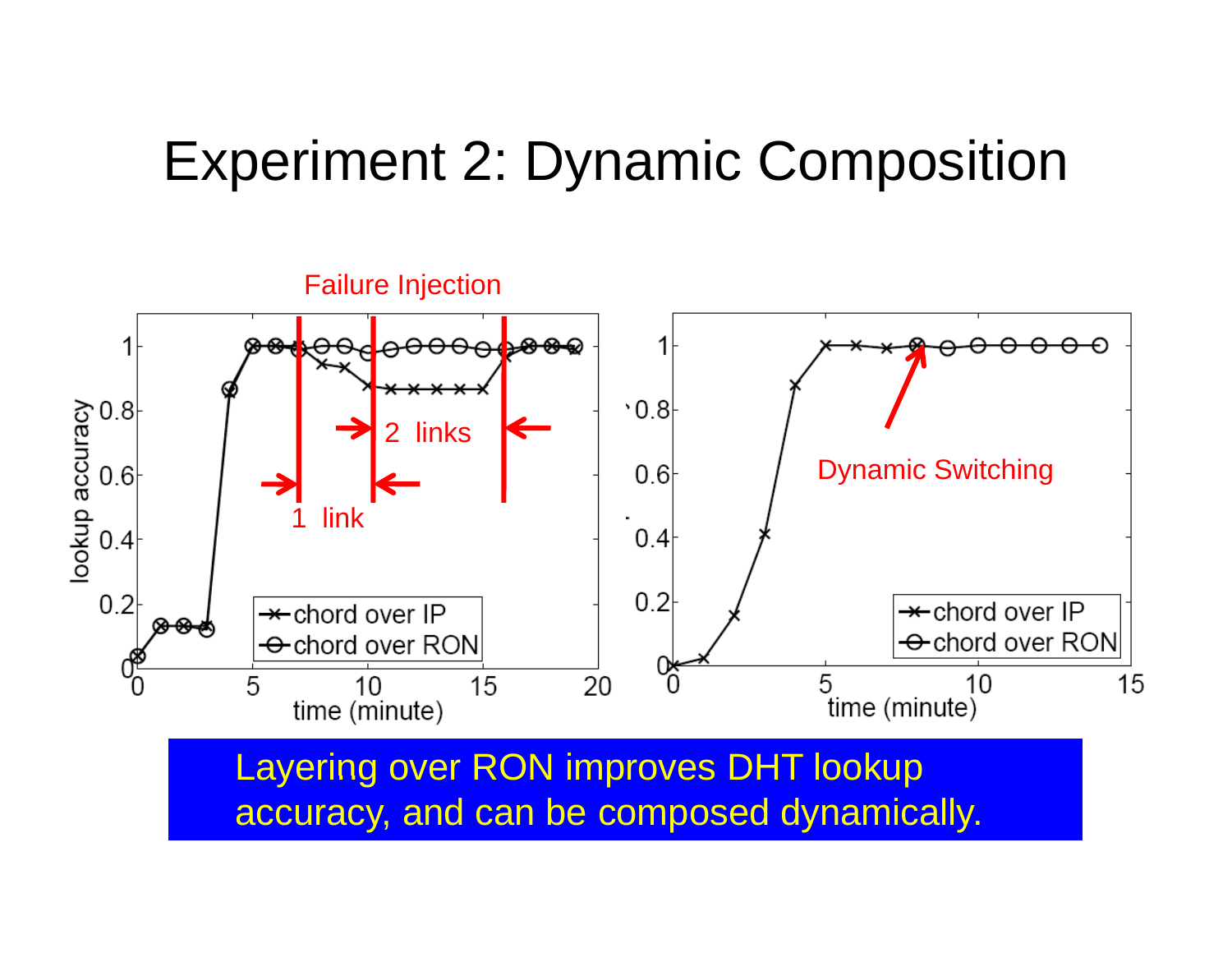# Conclusions

- Contributions:
	- – MOSAIC: A unified declarative platform for dynamic network composition
	- Leverages declarative networking techniques
	- Dynamic composition capabilities
	- Proof-of-concept deployment on PlanetLab
- Ongoing and future work:
	- –– Hybrid adaptable MANET Routing (SIGCOMM PRESTO '08)
	- – Declarative network verification (PADL '09)
		- Protocol reasoning, and in future, e2e composition properties